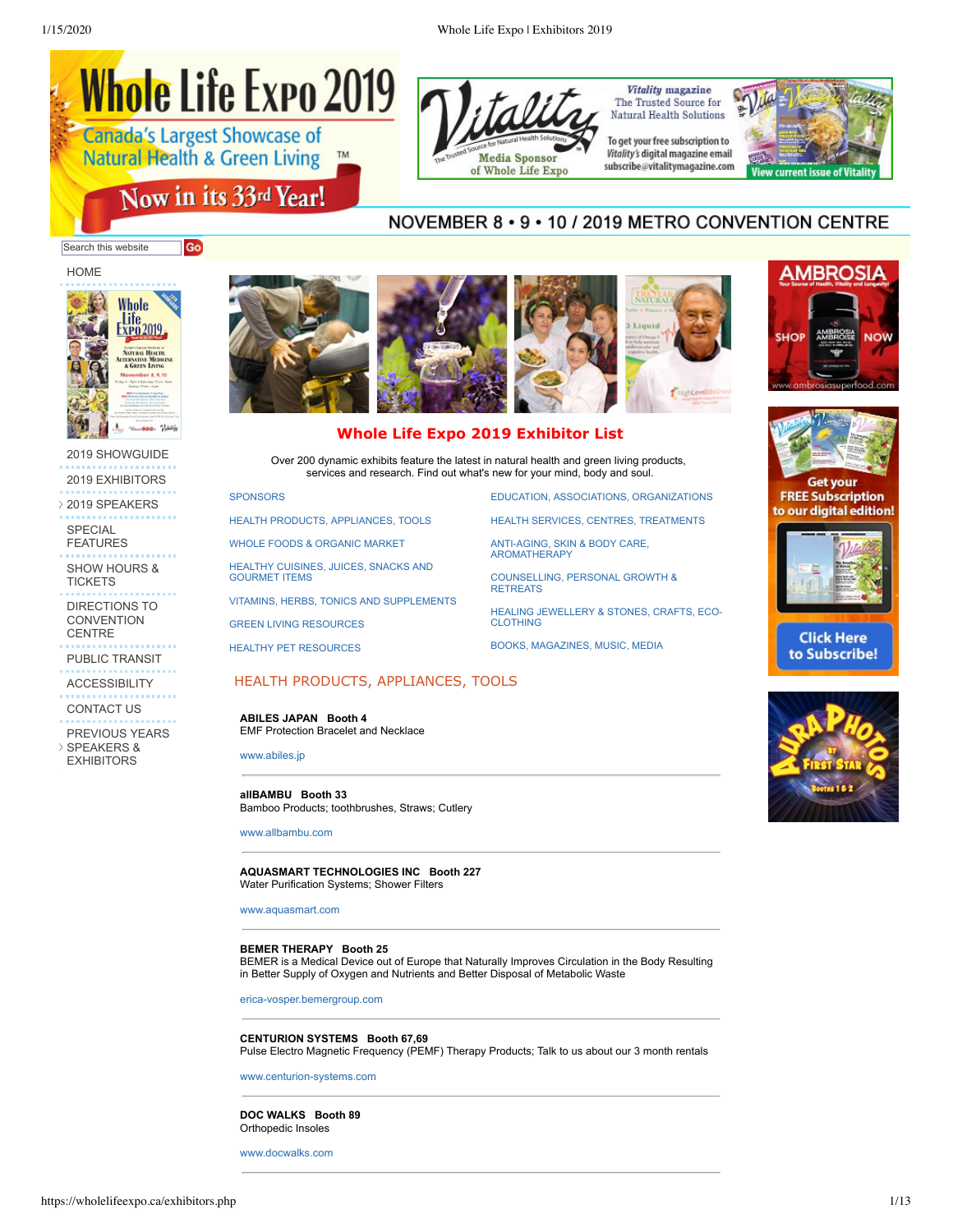## **INFINITE LIGHT Booth 8**

Wearable Stem Cell Activation: A Historical Breakthrough in Affordable Organic Crystal Technology; Live Younger with Infinite Light

[www.LifeWaveX39.com/InfiniteLight](http://www.lifewavex39.com/InfiniteLight)

#### **IQ MASSAGER Booth 91,88**

IQ Massager Canada has a selection of personal, portable and medically approved TENS/EMS units for pain /stress relief, core and muscle strengthening. OES Wellness is the official Canadian Distributor of IQ MASSAGER Canada and has been medically licensed by Health Canada as a class ll Medical Device

[www.iqmassager.ca](http://www.iqmassager.ca/)

#### **JAY HOLDINGS Booth 12,13** Hair Straighteners, Curling Irons, Brushes, Combs, Cases, Holders

[www.royalecanada.ca](http://www.royalecanada.ca/)

#### **JAY HOLDINGS Booth 21** Hair Straighteners, Curling Irons, Brushes, Combs

[www.royalecanada.ca](http://www.royalecanada.ca/)

#### **NATIVE SEED CO Booth 151** CBD Oil Tinctures; Topical Pain Remedies; Cannabis Seeds; Novelties

[www.cbdbrandproducts.com](http://www.cbdbrandproducts.com/)

#### **PEACHTREE HEALTH FOODS Booth 241** Kangen Water Machine from Japan for Alkaline, Restructured, Ionized, Anti-Oxidant Water; Crystals

[www.peachtreehealthfoods.com](http://www.peachtreehealthfoods.com/)

#### **PRO+TECH Booth 84,85**

Posture Shirt, Tank and Bra; Compression Socks; Abdominal Belt; EMS Healthy Workout; Footh Arch; Knee Brace; Elbow Sleeve

[www.proplustech.com](http://www.proplustech.com/)

#### **REAL RELAX SAUNAS®; BIOEPIGENETIC™ SOLUTIONS Booth 50** Portable Saunas; Acu-rollers; Bio-energetic Monitoring and Feedback

#### [www.relaxsaunas.com](http://www.relaxsaunas.com/)

**REDFERN ENTERPRISES Booth 225** Backplus Massagers; Neck, Back and Foot Massagers

[www.redfernent.com](http://www.redfernent.com/)

**SAMSONOSONG CORP Booth 97** Home Colon Hydrotherapy Reclining Chair

[www.samsonosong-corp.com](http://www.samsonosong-corp.com/)

**SAUNARAY INC Booth 229,230** Hand-Crafted Medical Grade Infrared Saunas for Detoxification

[www.saunaray.com](http://www.saunaray.com/)

#### **SERENITY 2000 Booth 129** Magnetic Therapy Products

[www.serenity2000.com](http://www.serenity2000.com/)

#### **SHENBAND INC Booth 123**

A Two Point Acupressure Bracelet with an Essential Oil Component; Treats Anxiety, Depression, Headaches, Vertigo, Panic Attacks

[www.shenbandlife.com](http://www.shenbandlife.com/)

## **SPROUTGROWERS.COM Booth 158**

Sprout Growing Kits by The 90 Year-Young Founder - Secret of Youth in Mung Bean Sprouts!

[www.sproutgrowers.com](http://www.sproutgrowers.com/)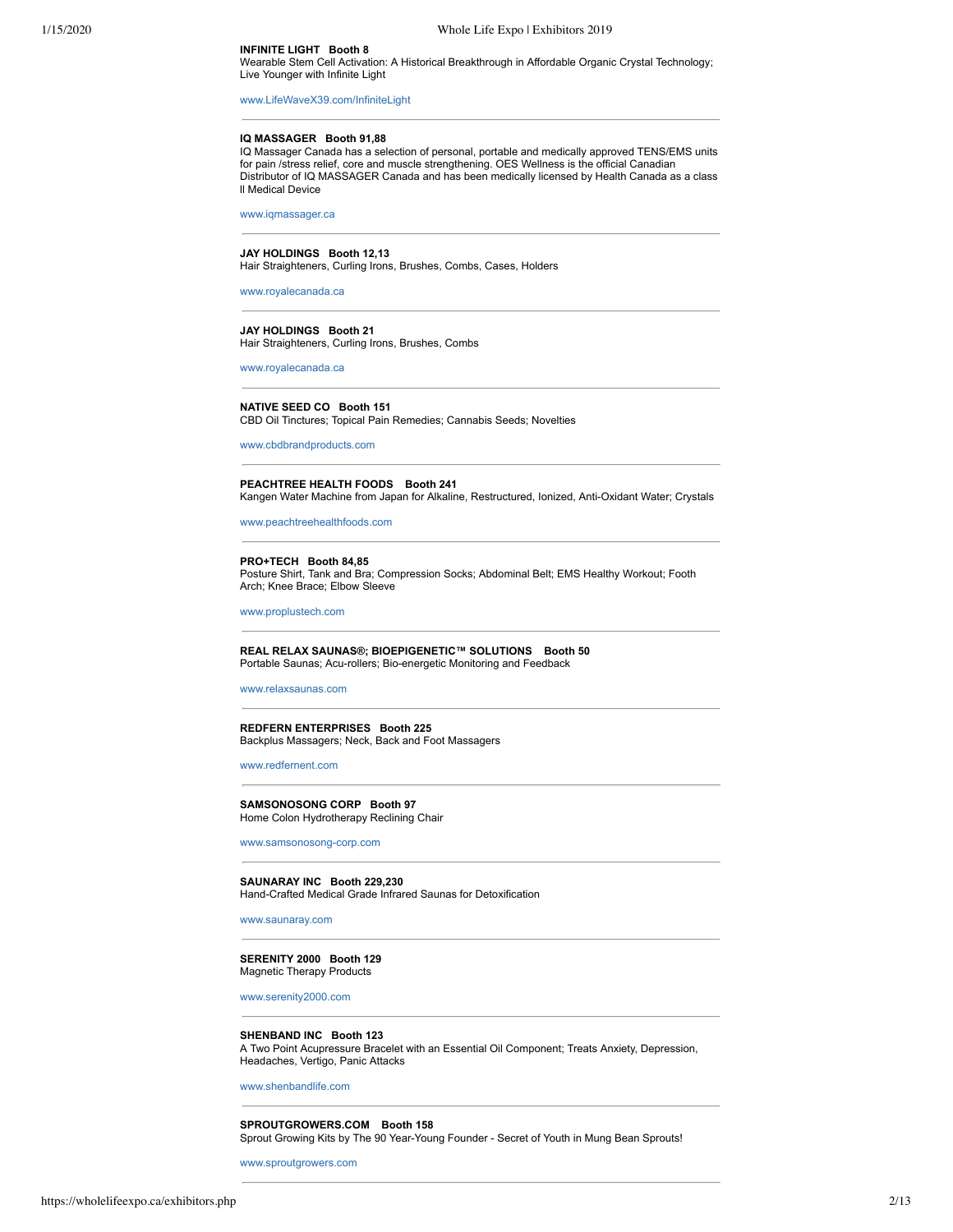#### **TITANIUM EXCLUSIVE COOKWARE INC Booth 165** Titanium-Coated Cookware; Glass Lids; Silicone Utensils; Anti-Tarnish Cleaners

[www.titaniumexclusive.com](http://www.titaniumexclusive.com/)

#### **ULTIMATE WELLNESS PILLOWS Booth 237** Ultimate Wellness Starts with Better Sleep

[www.ultimatewellnesspillows.com](http://www.ultimatewellnesspillows.com/)

## **VEDA PULSE Booth 96**

A High Tech Device that Performs an Express Test of the Body, Giving Status of Organism, and Recommendations

<span id="page-2-0"></span>[www.vedapulse.com/](http://www.vedapulse.com/)

#### [Back to top](#page-0-1)

# WHOLE FOODS & ORGANIC MARKET

#### **ACROPOLIS ORGANICS CORP Booth 153,154**

Extra Virgin Olive Oils; Balsamic Vinegars; Olives; Tapenades

[www.acropolisorganics.com](http://www.acropolisorganics.com/)

#### **CHA'S ORGANICS Booth 178**

Coconut Milks and Coconut Whipping Cream; Spices; Tumeric Latte; Canned Tropical Foods; Young Jackfruit

[www.chasorganics.com](http://www.chasorganics.com/)

#### **HALIKALI CANADA Booth 245** Ambrosia Bee Bread by Halikali

[www.foodofthegods.ca](http://www.foodofthegods.ca/)

#### **INNER GLOW SUPERFOODS Booth 171** Unsweetened Organic Açaí Pure

[www.innerglowsuperfoods.ca](http://www.innerglowsuperfoods.ca/)

#### **NIKU Farms Booth 242**

Buy 100 % Grass Fed, Non GMO, Ethically Raised Meat Direct From Local Farms, Delivered to Your Door; Pasture Raised With NO Hormones or Antibiotics

[www.nikufarms.com](http://www.nikufarms.com/)

#### **SUN LIFE GOJI Booth 176** Goji Berry Products

[www.sunlifegoji.com](http://www.sunlifegoji.com/)

## **THE BEE SHOP Booth 163**

Honey; Propolis; Royal Jelly; Bee Pollen; Bee Venom; Beeswax Candles

[www.thebeeshop.net](http://www.thebeeshop.net/)

#### **TRADITION MISO Booth 168** Miso; Miso Tamari; Miso Soup To-Go

[www.traditionmiso.com](http://www.traditionmiso.com/)

## **VAN DYK'S HEALTH JUICE PRODUCTS Booth 172** Van Dyk's by Nature 100% Pure Wild Blueberry Juice

<span id="page-2-1"></span>[www.vandykblueberries.ca](http://www.vandykblueberries.ca/)

[Back to top](#page-0-1)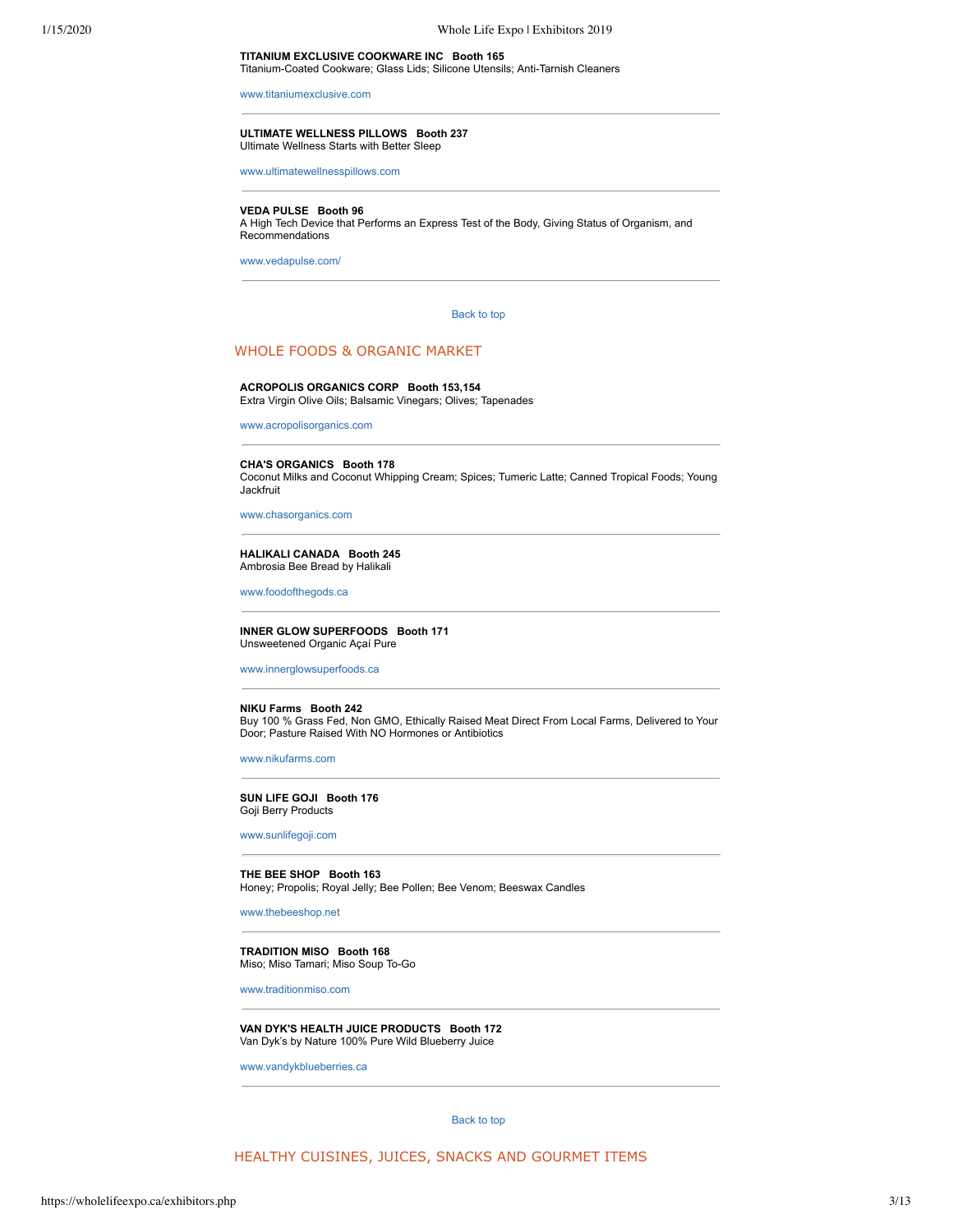## **CHIAMIGOS Booth 173**

Instant Chia Pudding in Three Flavours: Crunchy Peanut Butter; Cinnamon Almond; Coconut; Chocolate Banana Nut

[www.chiamigos.com](http://www.chiamigos.com/)

**CHOCOSOL TRADERS Booth 146**

Fino and Rustico Chocolates; Drinking Chocolate (Xocotl); Cookies; Organic Coffee; Hot or Iced Signature Drinks; Mayan Mochas; Cold or Fresh Brewed Coffee

[www.chocosoltraders.com](http://www.chocosoltraders.com/)

#### **EASTEND VEGAN Booth 175**

Almond Cheese in 5 Flavours: Original Spicy, What's the Dill, OG Basil, Jammin'Jerk

[www.eastendvegan.com](http://www.eastendvegan.com/)

#### **FENNEL ORGANIC EATERY Booth 169** Comfort Vegan Dishes; Salad Bar and Hot Food

[www.fenneleatery.com](http://www.fenneleatery.com/)

**GOVINDA'S Booth 166** Cooked Vegan Meals; Philosophical Books; Incense; Japa Beads and Bags; CDs

[www.iskcontoronto.com](http://www.iskcontoronto.com/)

#### **GREEN PRESS INC Booth 159** Cold Press Juice; Soups; Salad; Smoothies

[www.greenpress.ca](http://www.greenpress.ca/)

**HAPPY BEES HONEY Booth 132** Honey; Lip Balms; Hand Creams; Soaps; Beeswax Wraps

[www.happybeeshoney.ca](http://www.happybeeshoney.ca/)

## **LA LIMONADA Booth 167** Freshly squeezed Lemonade; Plant Based Comfort Foods

## **LIVA FOODS Booth 155**

Liva Date Sugar

[www.livafoods.com](http://www.livafoods.com/)

#### **LUNI Wellness Booth 157**

Luni Crazy About Health: Products with Incredible Nutritional Content and Exceptional Taste; Organic Packaged Foods Used for Food Preparation and Snacks; Dried Mango, Yacon Chocolate Drops, Maca Powder, Camu Camu Tea, among Others

[medium.com/ancient-foods-for-life](http://medium.com/ancient-foods-for-life)

#### **MNR DISTRIBUTORS Booth 144**

Teas; Sprouted flax; Health and beauty; Ready to Eat Meals

#### **NuWTR Booth 150**

Add to Water Fulvic and Humic Minerals, substances critical to human health

ivan nuwtr.com

**ORGANO GOLD Booth 170** Gourmet Coffees & Teas Infused With Health Boosting Reishi Mushroom

## **SKUTA Booth 142**

The Ultimate Pumpkin Seed Snack, Double-Slow Dry Roasted to Bring Out the Nutty Taste and Crispy Crunch in Two Flavours: Sea Salt and Chili Maple

[www.skuta.ca](http://www.skuta.ca/)

**STYRIAN GOLD INC Booth 134**

Pumpkin Seed Products: Oil, Seeds, and Protein Powder, From Styria, Austria

[www.styriangold.ca](http://www.styriangold.ca/)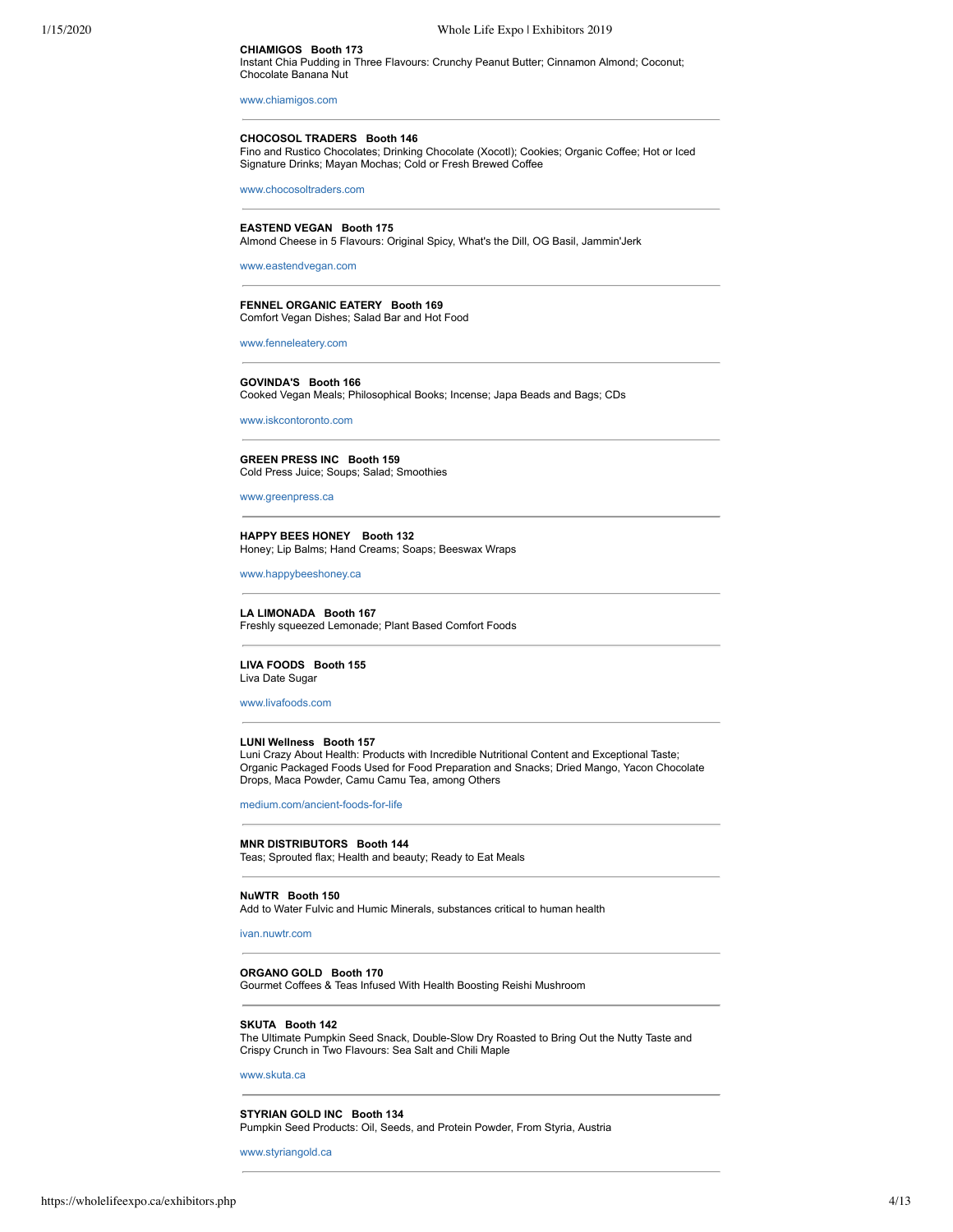**THIRU'S GOURMET Booth 132** Thiru's Gourmet Products: Soups, Curry Sauces, One of a Kind Chutney Dips

[www.thiru.ca](http://www.thiru.ca/)

#### **THREE FARMERS FOODS Booth 174**

Roasted Pulse Snacks: Lentils, Chickpeas, Green Peas; and Camelina Oil

<span id="page-4-0"></span>[www.threefarmers.ca](http://www.threefarmers.ca/)

## [Back to top](#page-0-1)

## VITAMINS, HERBS, TONICS AND SUPPLEMENTS

## **BETA GLUCAN COMPANY OF CANADA INC Booth 125**

Transfer Point Beta Glucan, Clinically Proven to Strengthen Immunity

[www.betaglucancanada.com](http://www.betaglucancanada.com/)

#### **COSEVA - ADVANCED TRS Booth 131**

Safely and easily remove toxic heavy metals like mercury, arsenic, aluminum, lead, chemical toxins, radioactive toxins and free radicals

[www.safeheavymetaldetox.com/superhealthy](http://www.safeheavymetaldetox.com/superhealthy)

#### **FLORA MFG & DISTRIBUTING LTD Booth 115**

Vitamins and Supplements; Salus Haus; Manuka Honey

[www.florahealth.com](http://www.florahealth.com/)

#### **FOUNTAIN OF LIFE Booth 111**

Norwegian Spruce Extract: High Performance Antioxidant, Anti-inflammatory, Antimicrobial Supplement

[www.natashalowe.ca](http://www.natashalowe.ca/)

**HERBALVEDA Booth 114** Himalayan Garlic; Himalayan Apricot Kernels; Herbal Teas; Essential Oils

[www.herbalveda.co.uk](http://www.herbalveda.co.uk/)

**JABSHEEDA HERBS Booth 127** Self-massage Techniques for Pain; Natural Herbs; Sprout Growers

[www.secretofherbs.com](http://www.secretofherbs.com/)

**LAND ART Booth 156** Natural Liquid Health Supplements

[www.landart.ca](http://www.landart.ca/)

**NATURE'S SOURCE INC Booth 103,104;117,118** Natural Dispensary of Quality Vitamins and Supplements

[www.natures-source.com](http://www.natures-source.com/)

**NUVOCARE HEALTH SCIENCE Booth 139** Anti-Aging Collagen; Weight Loss; SleepON®; Daily Essentials; Keto

[www.NuvoCare.com](http://www.nuvocare.com/)

#### **OSUMEX NATURAL ALTERNATIVES LTD Booth 137**

Perfecting Face Mask; L-Cystine Gluthation; Fermented Food LB17; Flax Hulls; Krill Oil; GMC2 Glucosamine; Mushroon Blend; Tests for Heavy Metals, Free Radicals, Adrenal, Sulkowitch; HMC Metal Detox

[https://osumex.com](http://https//osumex.com)

**SAGEE CANADA WELLNESS Booth 136** Natural Supplements for Brain Health

[www.sagee.ca](http://www.sagee.ca/)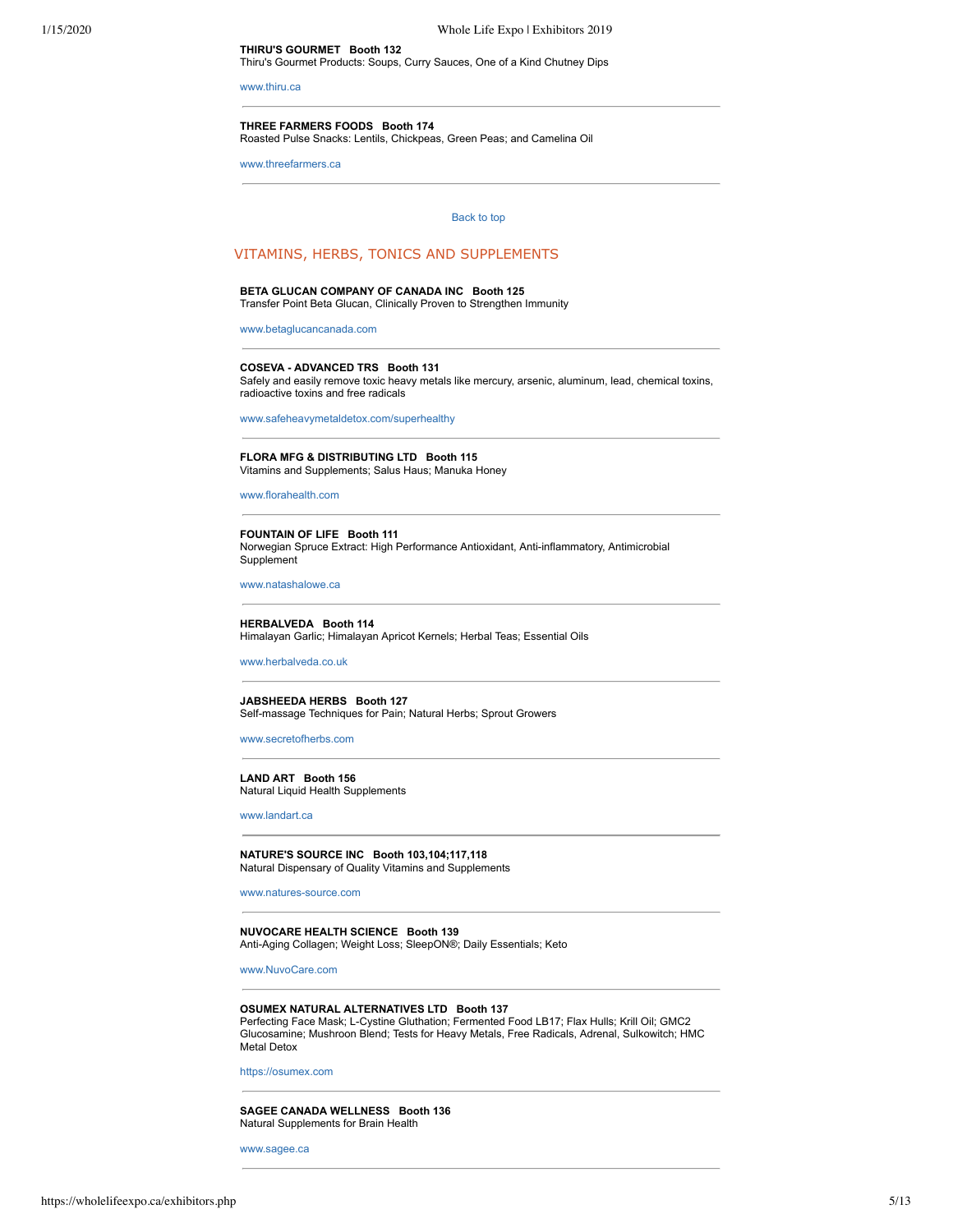**SMITH'S PHARMACY Booth 147-149;160-162** Natural Dispensary with Professional and Retail Line Supplements

[www.smithspharmacy.com](http://www.smithspharmacy.com/) 

## **UFORIA SCIENCE Booth 143**

Uforia Science - A One of a Kind Plant Based, Organic, Non-GMO, Soy & Gluten Free, Personally Unique Nutrition. What Would Your Body Do With Optimal Nutrition?

[tvigneux.uforiascience.com](http://tvigneux.uforiascience.com/)

#### **USANA Booth 226**

Cellular Nutrition Supplements

#### **VALENTUS Booth 152**

Prevail Line of Products; Purest Natural Ingredients, Pristine Sources; Weight Loss Coffee

[www.myvalentus.com](http://www.myvalentus.com/)

## **YOUINFOCUS PRODUCTS Booth 108**

Quality German Supplements and Cosmetics to Alkalinize and Heal by Dr. Roland Jentschura

[www.youinfocusproducts.com](http://www.youinfocusproducts.com/)

#### **YOUNGEVITY CANADA Booth 121**

Nutritional Supplements; Books; CD's by "Doc" Joel Wallach

<span id="page-5-0"></span>[www.itsallaboutminerals.com](http://www.itsallaboutminerals.com/)

[Back to top](#page-0-1) 

## GREEN LIVING RESOURCES

#### **ERADICATOR TECHNOLOGIES Booth 101**

Canadian Manufacturer of EMF Protection Products and Services: Geopathic Stress Elimination; ELFR Eliminator; Lotus Shield; Hair Analysis Laboratory; Customized Remedies

[www.eradicatortechnologies.com](http://www.eradicatortechnologies.com/)

#### **GREENPACK Booth 240**

Producer of Biobased and Biodegradable Bioplastics. Our products are the Perfect Green Alternative to Traditional Single-Use Disposable Plastic Products

[www.greenpack.bio](http://www.greenpack.bio/)

#### **HEALTHY HOME MAKEOVERS Booth 10, 11** Healthy Home Assessment Service; Air Purification & Water Purification Systems

[www.healthyhomemakeovers.ca](http://www.healthyhomemakeovers.ca/)

**PLANETARY ASSOCIATION FOR CLEAN ENERGY - PACE Booth 9** Electromagnetic Field Meters, Services, and Mitigation

[www.pacenet.homestead.com](http://www.pacenet.homestead.com/)

**RENEWAL BY ANDERSEN Booth 120** Window and Patio Door Replacement; Information and Services

[www.renewalbyandersen.ca](http://www.renewalbyandersen.ca/)

#### **VITALITY ASSURANCE VACATIONS - LIVING STONE GOLF RESORT Booth 106**

A Holiday Destination Near Georgian Bay Offering Luxury Accomodations to Spa, Dine, Ski and Golf in Canada's First Audborn Golf Course

<span id="page-5-1"></span>[www.livingstonegolfresort.com](http://www.livingstonegolfresort.com/)

[Back to top](#page-0-1) 

## EDUCATION, ASSOCIATIONS, ORGANIZATIONS

#### **CANADIAN ORGANIC GROWERS Booth 232**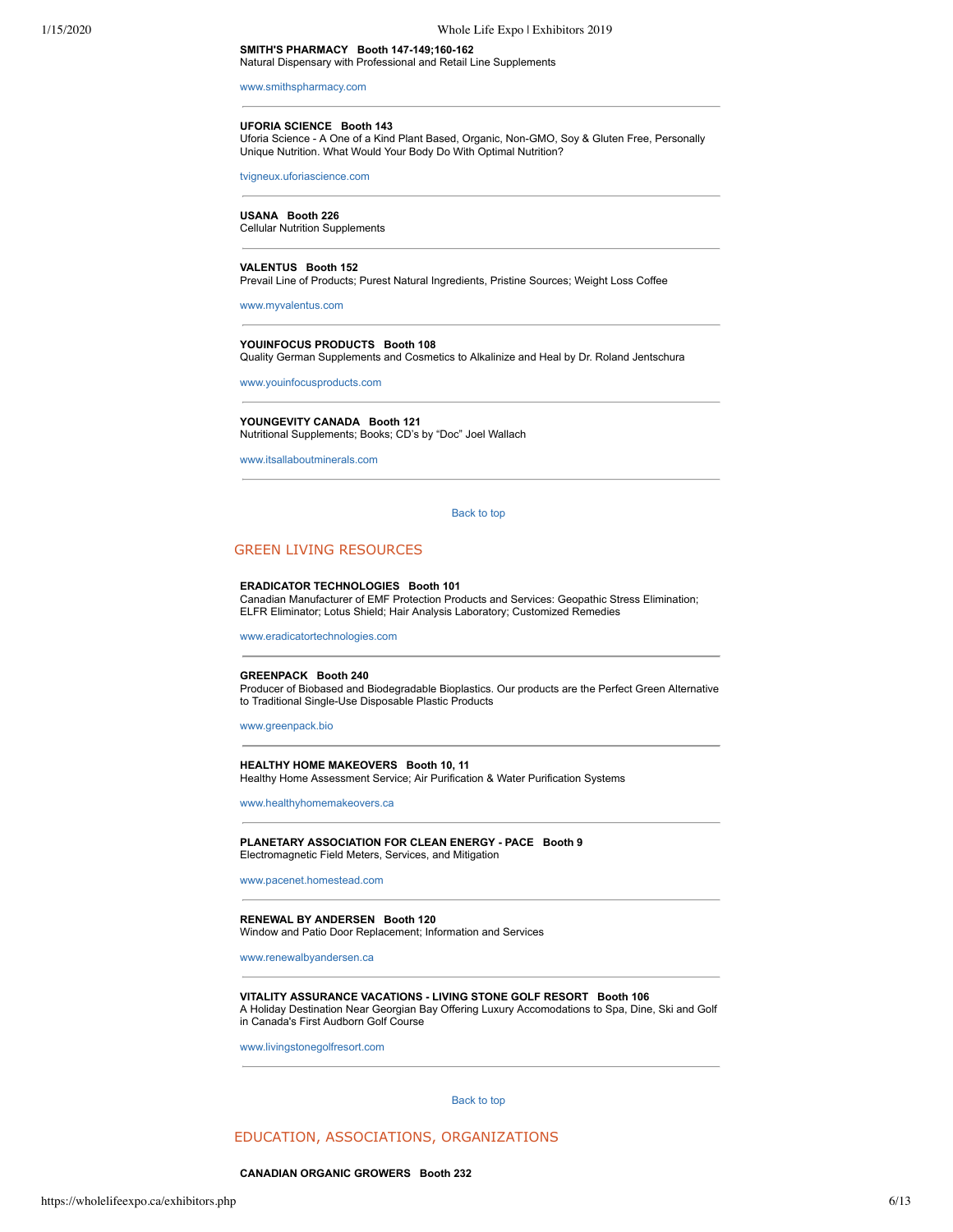Organic Growing: Information and Resources

[www.cog.ca](http://www.cog.ca/)

#### **CANADIAN SCHOOL OF NATURAL NUTRITION Booth 64** Canada's Leading School of Holistic Nutrition, Teaching the Medicine of the Future; Full and Part-Time Diploma Program

[www.csnn.ca](http://www.csnn.ca/)

#### **CENTRE OF CIRCLE WISDOM Booth 74**

Circle Wisdom Energy Medicine Program; Shamanic Healing Sessions; Mother Earth Spirituality; Sacred Travel and Retreats

[www.circlewisdom.ca](http://www.circlewisdom.ca/)

## **NORTH YORK MEDITATION Booth 57**

Toronto Meditation: Classes; Corporate Workshops; Self Balancing Foods

[www.northyorkmeditation.ca](http://www.northyorkmeditation.ca/)

#### **PURELAND INTERNATIONAL QIGONG Booth 77** Fa Chi Gong Instructors Live Online; DVD's; Classes; Workshops; Private Sessions; Training

[www.purelandqigong.com](http://www.purelandqigong.com/)

**SPIRITUAL SCIENCE RESEARCH FOUNDATION Booth 30** Spiritual Books; Indian Incense for Spiritual Healing; Chanting Malas; Drawings of the Spiritual Dimension; Guidance on Spiritual Practice

#### [www.ssrf.org](http://www.ssrf.org/)

**THE INSTITUTE OF HOLISTIC NUTRITION Booth 109** IHN Provides In-Depth, In-Class Training in a Professional Campus Environment; Day and Evening Studies in Applied Holistic Nutrition

[www.instituteofholisticnutrition.com](http://www.instituteofholisticnutrition.com%20/) 

**THE WHISPERING SONG SCHOOL OF ENERGY MEDICINE Booth 28** Thirteen Canoes ® Soul Consultations, Divination Cards and Charts; Workshops; Retreats; Professional Development; Meditation CD's

[www.whisperingsong.ca](http://www.whisperingsong.ca/)

**TRANSFORMATIONAL ARTS COLLEGE Booth 51** Personal Development and Professional Training Programs in Spiritual Psychotherapy, Holistic Health Care, Spiritual Direction, and Coaching

[www.transformationalarts.com](http://www.transformationalarts.com/)

**VACCINE CHOICE CANADA Booth 239** Vaccine Related Books, Post Cards, Brochures, Reprints, Newsletters and DVD's

<span id="page-6-0"></span>[www.vaccinechoicecanada.com](http://www.vaccinechoicecanada.com/)

[Back to top](#page-0-1) 

## HEALTH SERVICES, CENTRES, TREATMENTS

#### **BARRIE'S BEST BUDS Booth 60**

Cannabis Information Centre Hosting Workshops, Live Demonstrations, and First Ever Terpene Bar

**BIOFIELD TUNNING Booth 59**

A sound vibration therapy done with silenced tuning forks

[www.BiofieldToronto.ca](http://www.biofieldtoronto.ca/)

#### **ECOHEALTH AND WELLNESS INC Booth 238**

Results-based Holistic Approaches to Recovering from Chronic Health Challenges; Bioresonance

[www.ecohealthcentre.ca](http://www.ecohealthcentre.ca/)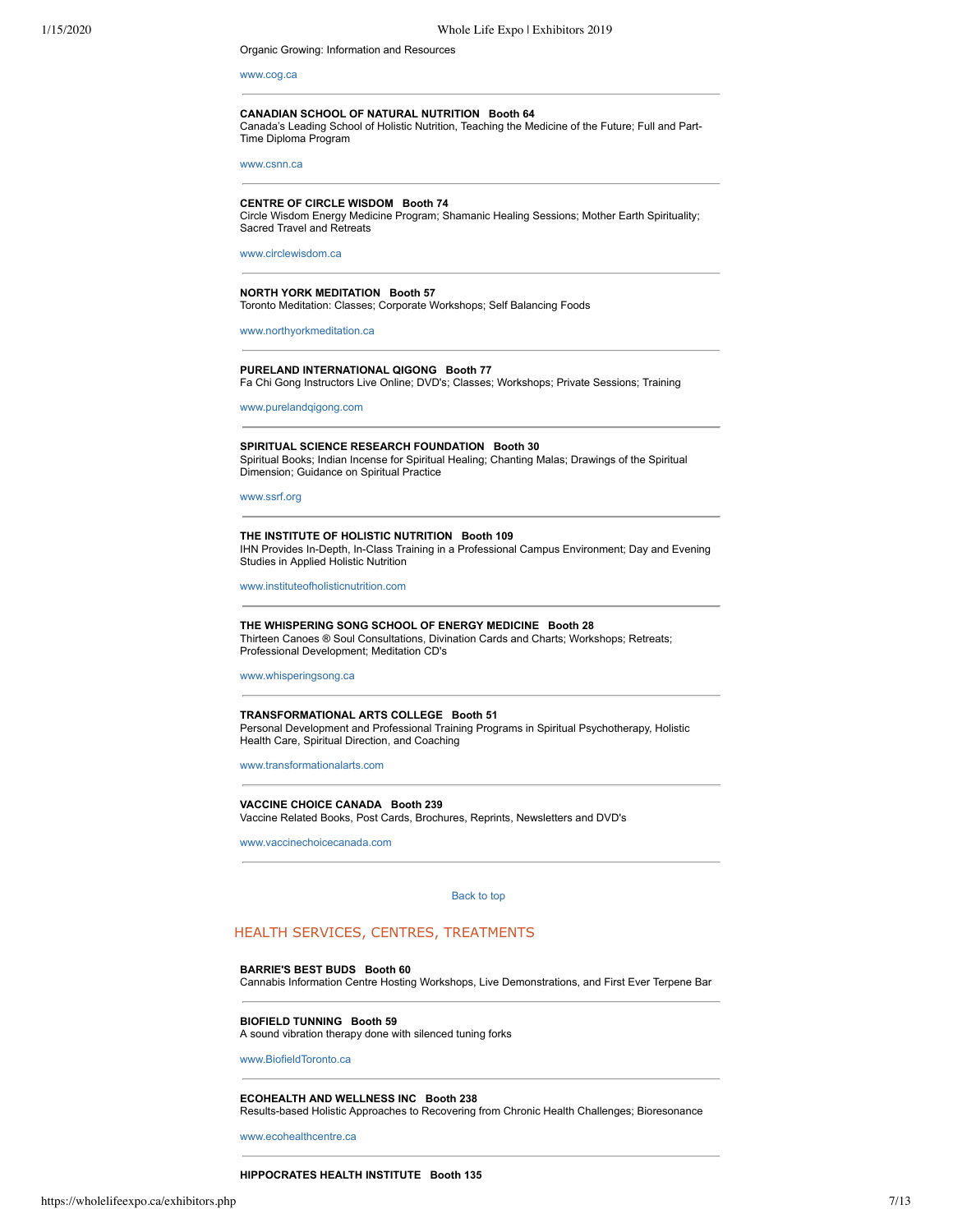#### 1/15/2020 Whole Life Expo | Exhibitors 2019

#### Wellness Spa; Lifestyle Transformation Programs; Whole Organic Live Food; Supplements

#### [www.hippocratesinst.org](http://www.hippocratesinst.org/)

#### **JUNG SHIM Booth 63**

Full Body Acupressure and Energy Treatments

[www.jungshim.org](http://www.jungshim.org/)

## **MICROCELL SCIENCES INC Booth 78**

Live Blood Analysis

[www.microcellsciences.com](http://www.microcellsciences.com/)

#### **NEW MILLENNIUM LIVING Booth 61**

Quantum Health Science Summits of Canada; Premier Research Labs Canada; QRA Quantum Reflex Analysis

[www.Bgangel.com](http://www.bgangel.com/)

## **OPTIMUM BALANCE Booth 234**

Nutrition Consultation and BIE - (Bioenergy Intolerance Elimination)

[www.optimunbalanceinc.com](http://www.optimunbalanceinc.com/)

#### **PRANIC HEALING Booth 71,72**

Pranic Healing and Arhatic Yoga; Books; 15' Demo Healing Sessions

[www.pranichealingontario.ca](http://www.pranichealingontario.ca/)

#### **PURE, SIMPLE AND AMAZING INC HOMEOPATHIC FAMILY PRACTICE Booth 112** REGISTERED HOMEOPATH AND REGISTERED RMT Services available at the booth include: Consultation with Registered Homeopath and Registered RMT; Foot Reflexology Treatment; Bio-Electric Lymphatic Drainage Treatment; Promotional offers available during the show

[www.homeopathicfamilypractice.com](http://www.homeopathicfamilypractice.com/)

#### **RED PAW HEALTH SERVICES Booth 70**

Computerized Electro-Dermal Screening for Food Sensitivities, Nutritional Deficiencies, Hormonal Imbalances and Toxic Metal Detection

[www.redpaw.net](http://www.redpaw.net/)

#### **TESLA METAMORPHOSIS Booth 90**

Introduction to a New Healing Modality Designed to Harness the Healing Frequencies that Legendary Inventor Nikola Tesla Worked with; Book Available for Purchase; Registration for **Seminars** 

[www.TeslaMetamorphosis.com](http://www.teslametamorphosis.com/)

**TRANSFORM CHIROPRACTIC Booth 86** Free Computerized Spinal and Posture Assessment

#### [Back to top](#page-0-1)

## <span id="page-7-0"></span>ANTI-AGING, SKIN & BODY CARE, AROMATHERAPY

#### **6IXMAN Booth 107**

Premium Beard Oil; Beard Balm; Face Cleanser; Face Moisturizer; Hair Cream; Hair Pomade; Hair Clay; Sandalwood Comb; Bamboo Beard Brush

[www.6ixman.com](http://www.6ixman.com/)

## **AADYA OILS Booth 140**

Aadya Oils; Radiance Face Oil; Confidence Body Oil; Enhance Hair Oil; Glow Face Elixir

## [www.aadya.ca](http://www.aadya.ca/)

**ALL NATURALS COSMETICS INC Booth 128** Shea Butter Products; Argan Oil; Babassu

[www.allnaturalcosmetics.com](http://www.allnaturalcosmetics.com/)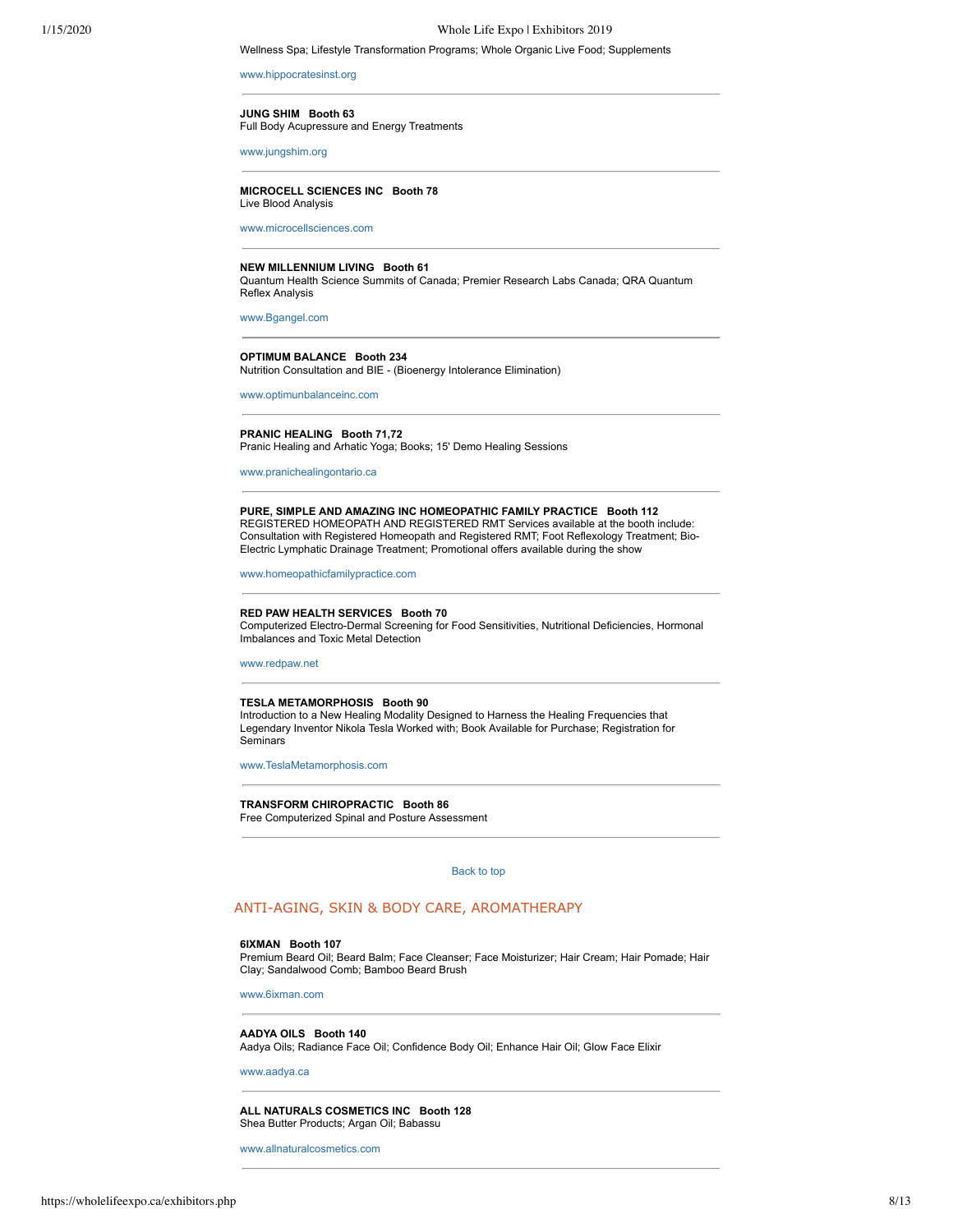## **AROMATANTRA Booth 113**

Aromatherapy Oils and Products for Skin, Hair, Wellness and Chakra Anointments; Crystals; Wands; Books; CD's AND DVD'S

[www.aromatantra.com](http://www.aromatantra.com/)

#### **ARTHRIMED-PLUS Booth 80** A Natural Pain Relief Product Made With Essential Oils, Used as a Spray

[arthrimed-plus.ca](http://arthrimed-plus.ca/)

## **BLACK TO EDEN Booth 73**

Tiger Nuts; Baobab; Moringa; Spicy Honey; Dawa Dawa; Shea Butter Products and Black Soaps

[www.blacktoeden.com](http://www.blacktoeden.com/)

#### **doTERRA ESSENTIAL OILS Booth 119,102** doTERRA Essential Oils and Supplements; Books

[www.kimberleymilousis.com/wholelifeexpo](http://www.kimberleymilousis.com/wholelifeexpo)

#### **ELLA i SKIN INC Booth 98** Skincare; Organic Serums; Moisturizers; Mask Toner

[www.ellaiskin.com](http://www.ellaiskin.com/)

**FOLIÉE Booth 236** Foliée, a collection of premium plant-based wellness and skincare products made with organic hemp seed oil

[www.foliee.ca](http://www.foliee.ca/)

**HOLLYWOOD EYE MAGIC Booth 233** Instant Anti-Aging Under Eye Treatment Serum; Purelife Bracelets

**OZONE NATURALS INC Booth 124** Ozone Signature: Personal Care; Beauty Products; Skin Care; Body Care

[www.ozonegp.com](http://www.ozonegp.com/)

**PREDIRE PARIS Booth 94,95** Skin Care products; Hair Care; Hair Styling Tools; LED machine

[https://predireparis.com](http://https//predireparis.com)

**SOME MOROCCAN COSMETICS Booth 99** Pure Moroccan Fair Trade Argan Oil; Antioxidant, Light-Weight, Non-Greasy, Used for Centuries

[www.somemoroccan.com](http://www.somemoroccan.com/)

**YOUNG LIVING ESSENTIAL OILS Booth 82,83** Young Living Essential Oils & Products; Dr Devita's Books and brochures

<span id="page-8-0"></span>[www.devitawellnessnow.com](http://www.devitawellnessnow.com/)

[Back to top](#page-0-1) 

## COUNSELLING, PERSONAL GROWTH & RETREATS

## **AURA PHOTOS BY FIRST STAR Booth 1,2**

Advanced Kirlian Aura and Chakra Photo combos; Combos Include Free Detailed and Personalized Aura / Chakra Analysis Report

[www.fsauraphotos.com](http://www.fsauraphotos.com/)

#### **CALM DOWN Booth 45**

Helping students and professionals feel calmer through coaching, seminars, and online

[www.calmdown.ca](http://www.calmdown.ca/)

#### **DANU STUDIES INC Booth 27**

Nurture your inner and outer self: Aura Drawings, Reiki and Brennan Healing Science; Hypnosis and Trance Work dealing with Anger, Pain and Addictive Behaviour; Qigong; Third Hand Essences; Wool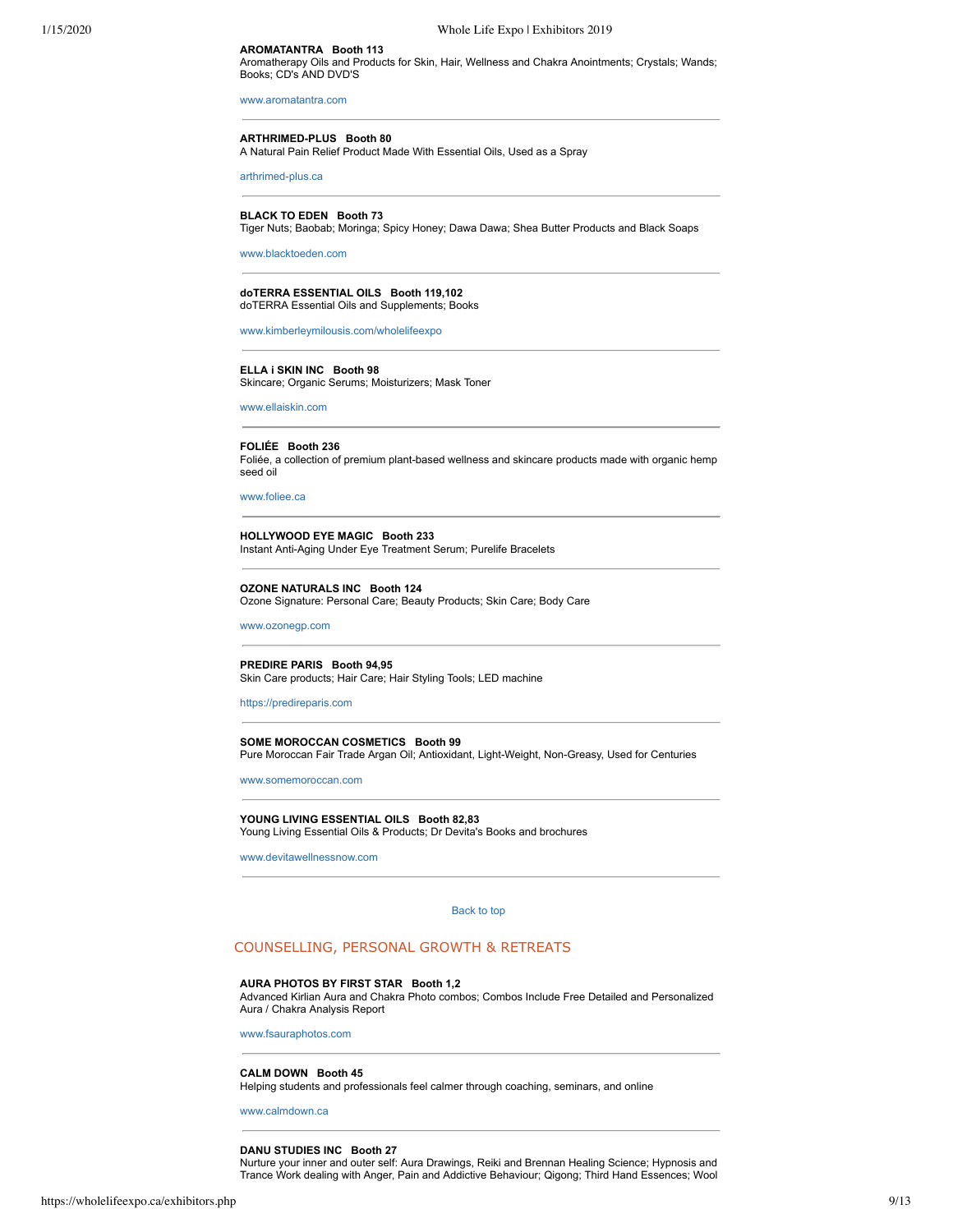and Hemp Canvas Clothing and Accessories

[www.sweethollows.ca](http://www.sweethollows.ca/)

#### **ENERGETIC HEALTH READINGS Booth 56**

Clairvoyant Aura Chalk Drawings; Medical Intuitive Readings; Psychic Guidance for Health, Career, Life Purpose, Relationships; Spiritual Mediumship to Connect to Loved ones

[www.teressamediumreadings.com](http://www.teressamediumreadings.com/)

**EPICURE - KATHERINE EVANS-PEARSON INDEPENDENT CONSULTANT Booth 110** Epicure is dedicated to sharing delicious meal solutions that use only real, whole ingredients, never compromising on taste; Gluten and nut free; low in sodium and sugar; Our mission is to take back our health and change the course of our next generation health and relationship with food

[www.katherineevanspearson.epicure.com](http://www.katherineevanspearson.epicure.com/)

#### **KEN WALTON - REGISTERED PSYCHOTHERAPIST Booth 47** Holistic Integrated Psychotherapy, Your Place of Healing and Growth

[www.kenwalton.org](http://www.kenwalton.org/)

**LISA SIDOROWICZ INTERNATIONAL Booth 46** Core Belief Engineering Counselling

[lisasidorowicz@gmail.com](http://lisasidorowicz@gmail.com/)

#### **LUKENOSIS HYPNOSIS Booth 44** FREE Hypnosis Demos At Our Booth

[www.lukenosis.com](http://www.lukenosis.com/)

#### **MISTY RIVER INTRODUCTIONS Booth 7** Long-Term Matchmaking Service

## **NATURAL IMAGE CARE by CAMILLE CONTI AGENCY LLC Booth 66**

Camille Conti, CH offers psychic medium readings and healing work. Receive a Free intuitive healing facial with her exclusive collection Natural Image Care, Certified Organic Non-Surgical Face Lift, Skin Care System. Success Services include a complementary diagnostic success consultation for healing, mentorship, strategic planning, Certification training and for Developing and Managing your Psychic Gifts for your personal and business success

[www.camilleconti.com](http://www.camilleconti.com/)

## **ROSA MILANDO Booth 93**

Energy Practitioner; Crystal Healing; Healing Hands; Energy Healing; Healing Wands

[www.rosamilando.com](http://www.rosamilando.com/)

#### **SOLARIS LIGHT - BIO ENERGY THERAPY Booth 76**

Innovative and Interactive Health/Empowerment Modality Exploring Natural Talents and Life Purpose, Understanding Relationship Dynamics, and Discovering Solutions Aligned with Higher Self

[www.karmicDNA.com](http://www.karmicdna.com/)

#### **SPIRITUAL HEALTH and WELL-BEING Booth 36**

Christian Science: A Christian denomination encouraging a Biblical practice of spiritual healing

[www.fifthchurchtoronto.com](http://www.fifthchurchtoronto.com/)

#### **STRONGWELL Booth 81** Health Consulting

#### **THE ART OF BIM - ERIK VALDMAN Booth 49**

Counselling and Coaching for Reducing Anxiety and Finding Inspiration

[www.erikvaldman.com](http://www.erikvaldman.com/)

#### **THE UNITY BUBBLE Booth 53**

Structured, Private One-On-One Work Involving an Energy Component and Spiritual Psychotherapy

[www.unitybubble.com](http://www.unitybubble.com/)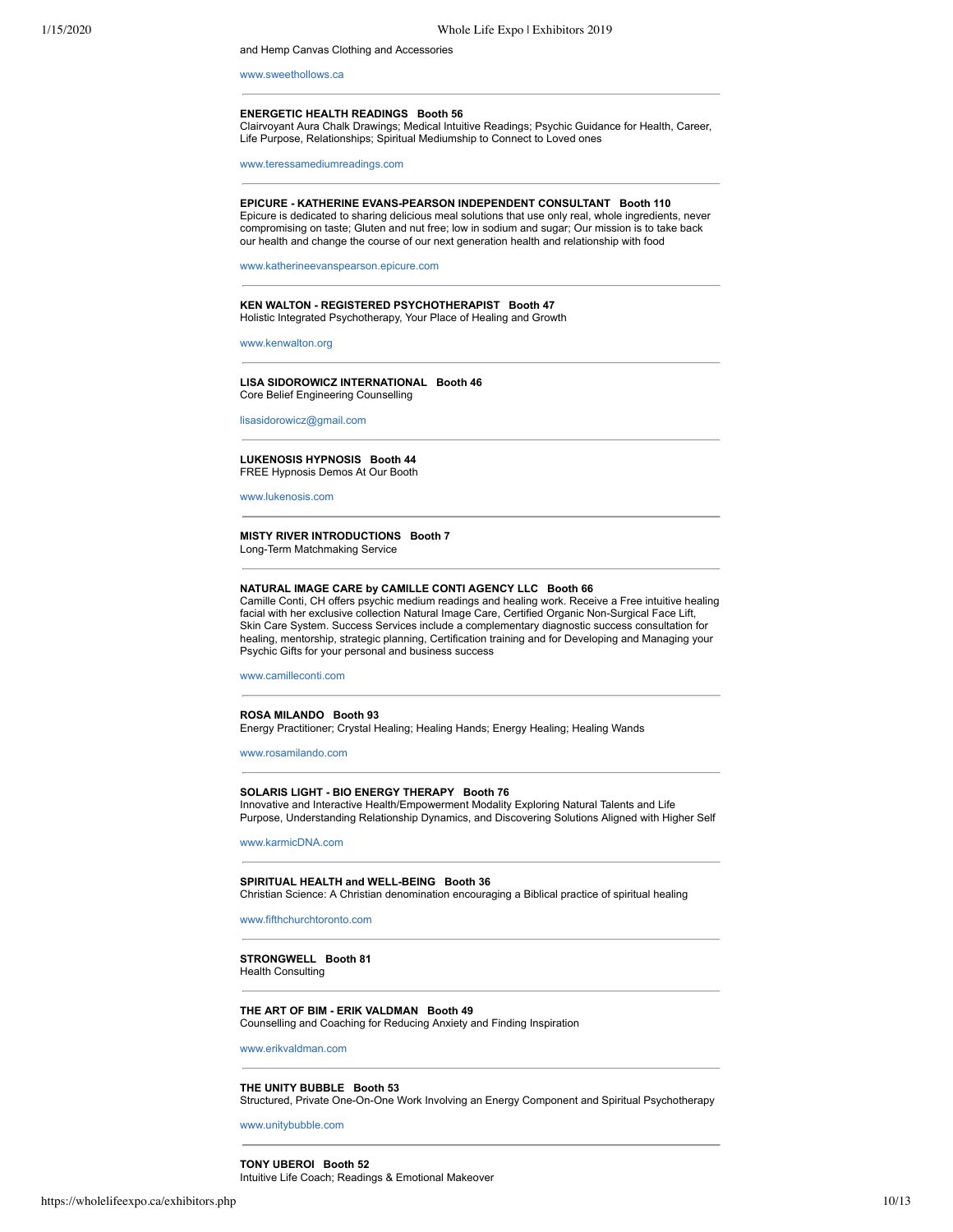[www.tonyuberoi.com](http://www.tonyuberoi.com/)

#### **UNDERSTANDING FACES Booth 54**

Master Chinese Face Reader; Demonstrations; Customized Handouts

<span id="page-10-0"></span>[www.understandingfaces.com](http://www.understandingfaces.com/)

#### [Back to top](#page-0-1)

## HEALING JEWELLERY & STONES, CRAFTS, ECO-CLOTHING

#### **ALICJA CENTRE OF WELL-BEING Booth 22**

Dowsing Tools: Pendulums, Dowsing Rods; Vibrational Jewelry; Pyramids; Neutralizers for Geopathic Stress & EMF

[www.intuitivedowsing.com](http://www.intuitivedowsing.com/)

#### **AMBERSOUL Booth 42,43**

Sacred Russian Stone Shungite; Sacred Geometry Pendants; Pyramids; Spheres

**ASIRI'S TREASURES Booth 16** Handmade Alpaca Wool Clothing and Winter Accessories

[www.asiristreasures.com](http://www.asiristreasures.com/)

**ATLAS TROVE Booth 75** Crystal and Crystal Designs

[www.facebook.com/atlastrove](http://www.facebook.com/atlastrove)

**AVALON TRADING Booth 14,15** Holistic Products for Body, Mind, Soul; Crystals; Jewelry; Books

[www.avalontradingcompany.com](http://www.avalontradingcompany.com/)

**ELEMENT EARTH Booth 31** Semiprecious Stone Jewelry; Metaphysical Reiki Objects & Canadian Amethyst

**FRIENDLY CRYSTALS Booth 29**

Healing Crystals; Tumbles; Natural Minerals; Gemstone Bracelets, Jewellery and Accessories; Orgone Pyramids; Gemstone Trees

[www.friendlycrystals.com](http://www.friendlycrystals.com/)

**HAMSA HEAVEN Booth 6** Wellness Items; Crystals; Minerals; Organite

[www.hamsaheaven.com](http://www.hamsaheaven.com/)

**KRAYWOODS SHOP INC Booth 5** Wood Sunglasses

[www.kraywoods.com](http://www.kraywoods.com/)

## **LITIOS LIGHT CRYSTALS Booth 26**

Spiritual Light Products for Personal Transformation, Chakra & Aura Clearing & Balancing; Seminars and Sessions

[www.litios.ca](http://www.litios.ca/)

## **MYSTECH Booth 18**

Custom jewelry and products imprinted with Resonance Biotech and charged with the Earth's natural frequency; This frequency, known as The Schumann Resonance, brings the body back into balance, helping alleviate and even eliminate chronic conditions and ailments

[www.mystech.net](http://www.mystech.net/)

**POPPY & PEONIES Booth 228** Vegan Handbags, Wallets, Backpacks, etc.

[www.poppyandpeonies.com](http://www.poppyandpeonies.com/)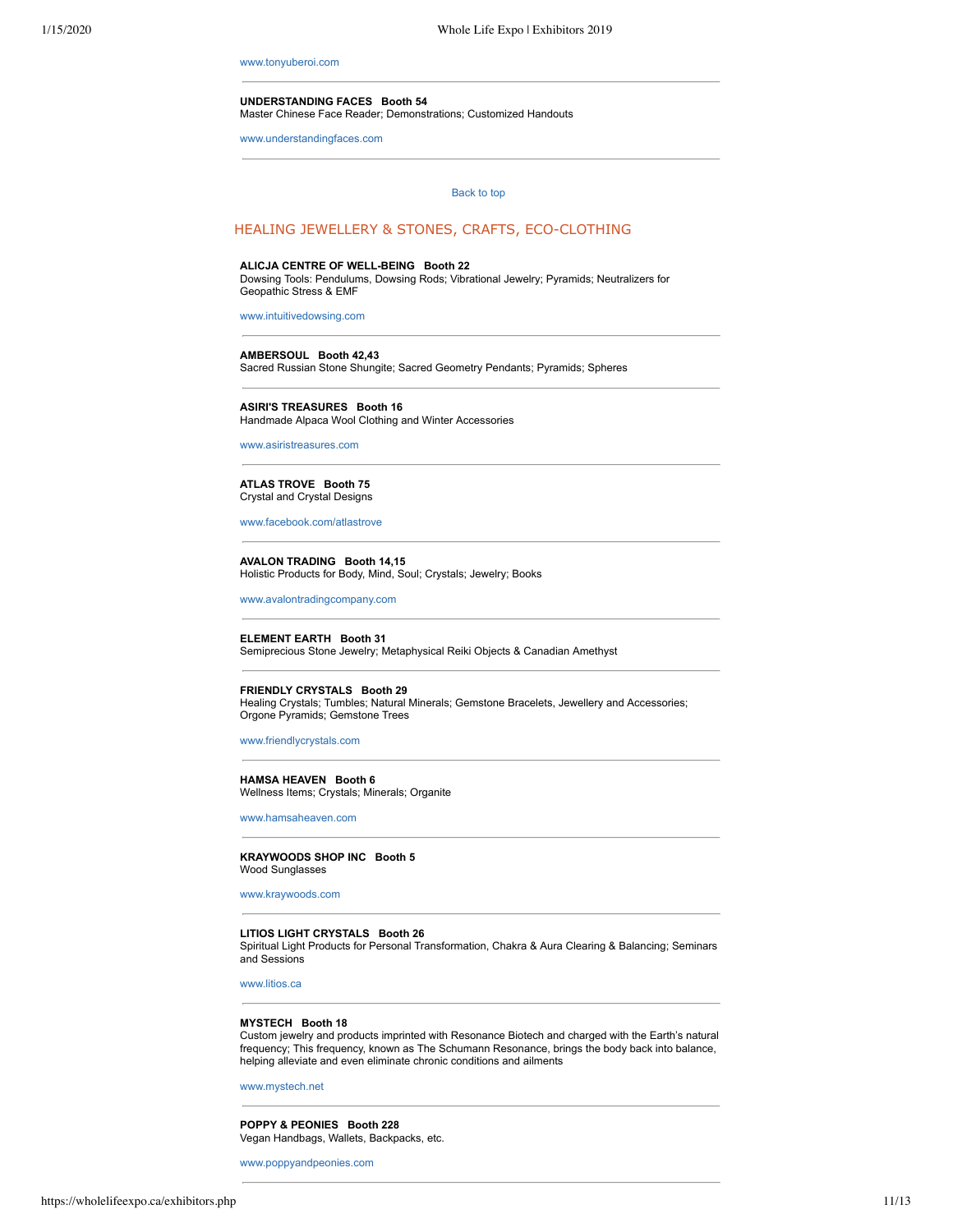[www.starsoul.ca](http://www.starsoul.ca/)

# **THE CAMEL COMPANY OF CANADA Booth 23,24**

Camel Wool Products for Warmth, Support and Therapeutic Benefits

[www.camelcompany.ca](http://www.camelcompany.ca/)

## **TREASURE OF TIBET Booth 19,20**

**STAR SOUL METAPHYSICS Booth 41**

Meditation Shawls; Singing Bowls; Hand Woven Mittens, Gloves and Hats; Tapestries with Uplifting Designs; Dalai Lama Quotes Scrolls; Tingsha; Various Bags

Crystals; Gemstone Jewellery; dream catchers; singing bowls; herbal candles; essential oils

[www.treasureoftibet.com](http://www.treasureoftibet.com/)

## **YAHVI JUTE EARTHY NATURALS Booth 17**

Natural resource jewellery handmade out of jute, terracotta and metal; Handwoven scarfs, cushions, covers, and various bags

<span id="page-11-0"></span>[www.yahvijute.ca](http://www.yahvijute.ca/)

[Back to top](#page-0-1) 

## BOOKS, MAGAZINES, MUSIC, MEDIA

## **DR. ERICA MILLER Booth 40**

Inspirational speaker and international best selling author, sharing captivating stories of guts, grit and gusto. Available for sale at the booth: "Chronologically Gifted-Aging with Gusto: A Practical Guide for Healthy Living to age 123" and "Don't Tell Me I Can't Do It - Living Audaciously in the Here and Now."

[www.drericamiller.com](http://www.drericamiller.com/)

# **ENDANGERED SPECIES FUND OF CANADA Booth 35**

Charity Fundraising for Wild Life; Fine Art Charity Auction to Help Animals

[www.theartofmichaelpape.com](http://www.theartofmichaelpape.com/)

#### **FIGU - LANDESGRUPPE CANADA Booth 34** Books and Booklets by Billy Meier; Meditation Pyramids; Free Brochures

[https://ca.figu.org](http://https//ca.figu.org)

#### **GRAIL BOOKS CANADA Booth 37**

Books of a Spiritual Nature; Main Book Titled 'In The Light of Truth - The Grail Message'

[www.grailmessage.com](http://www.grailmessage.com/)

#### **LOVESCAPES Booth 58**

Paintings; Art Prints; Artwear

[www.lovescapesart.com](http://www.lovescapesart.com/)

#### **MICHAEL MOON Booth 3**

The Temple of Sound Healing Music and Astrology

[www.thetempleofsound.com](http://www.thetempleofsound.com/)

#### **SIRIUS: ASCENDED MASTERS' MESSAGES Booth 38** Books Containing the Teaching of the Ascended Masters; Images of the Ascended Masters

[www.sirius-eng.net](http://www.sirius-eng.net/)

#### **THE KNOWLEDGE BOOK Booth 62**

Vehicle with Divine Suggestions, Cosmological Information, and Advanced Frequencies to Accelerate the Evolution of Human Consciousness; The Golden Age of Universal Unification; Extraterrestrial Sisters and Brothers

#### **VITALITY MAGAZINE Booth 231**

The Trusted Source for Natural Health Solutions Since 1989

[www.vitalitymagazine.com](http://www.vitalitymagazine.com/)